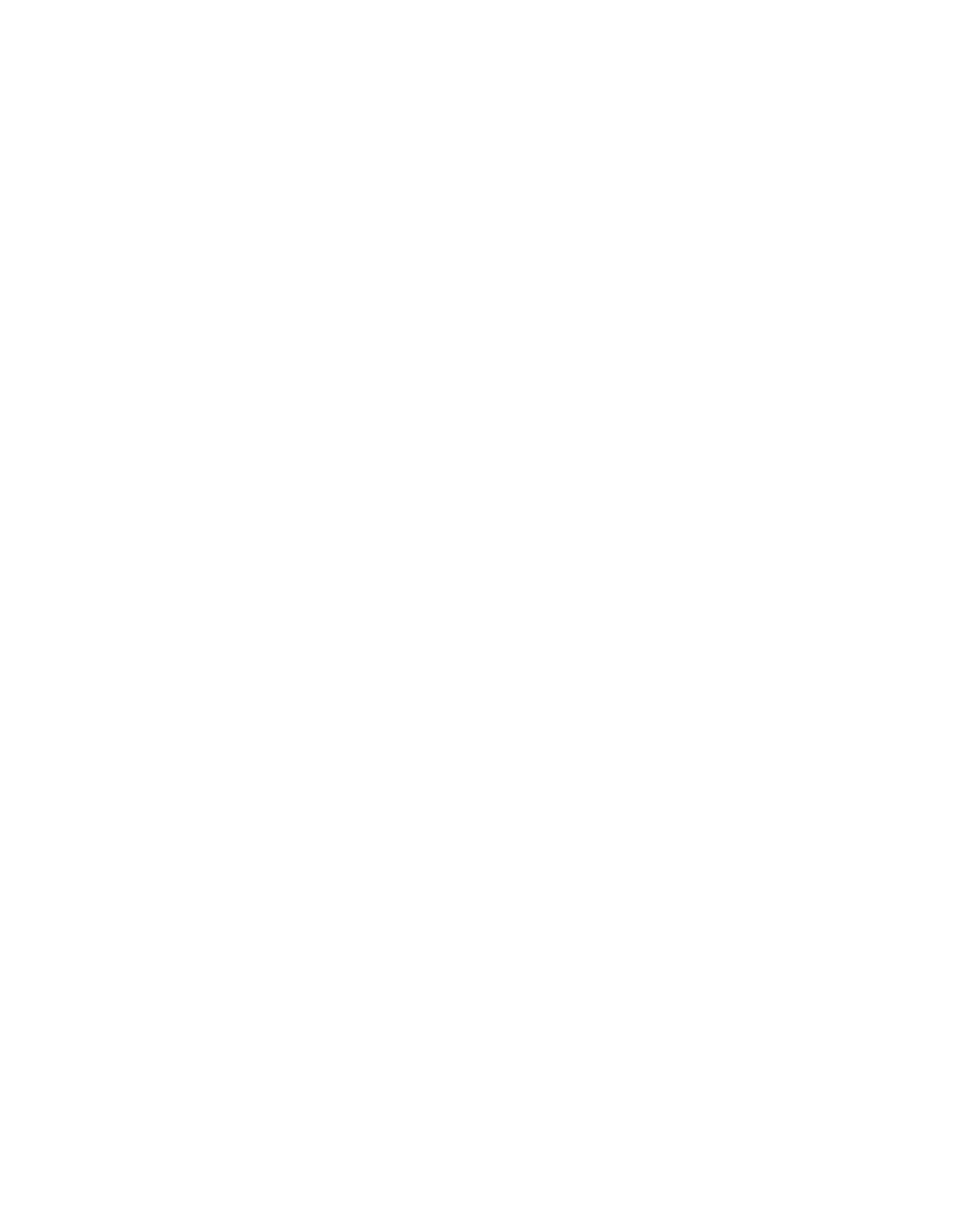**EUROPEAN UNIVERSITY INSTITUTE, FLORENCE MAX WEBER PROGRAMME**

*What Makes Social Mortality Differences Decline in Old Age?* 

**RASMUS HOFFMANN**

EUI Working Paper **MWP** 2009/17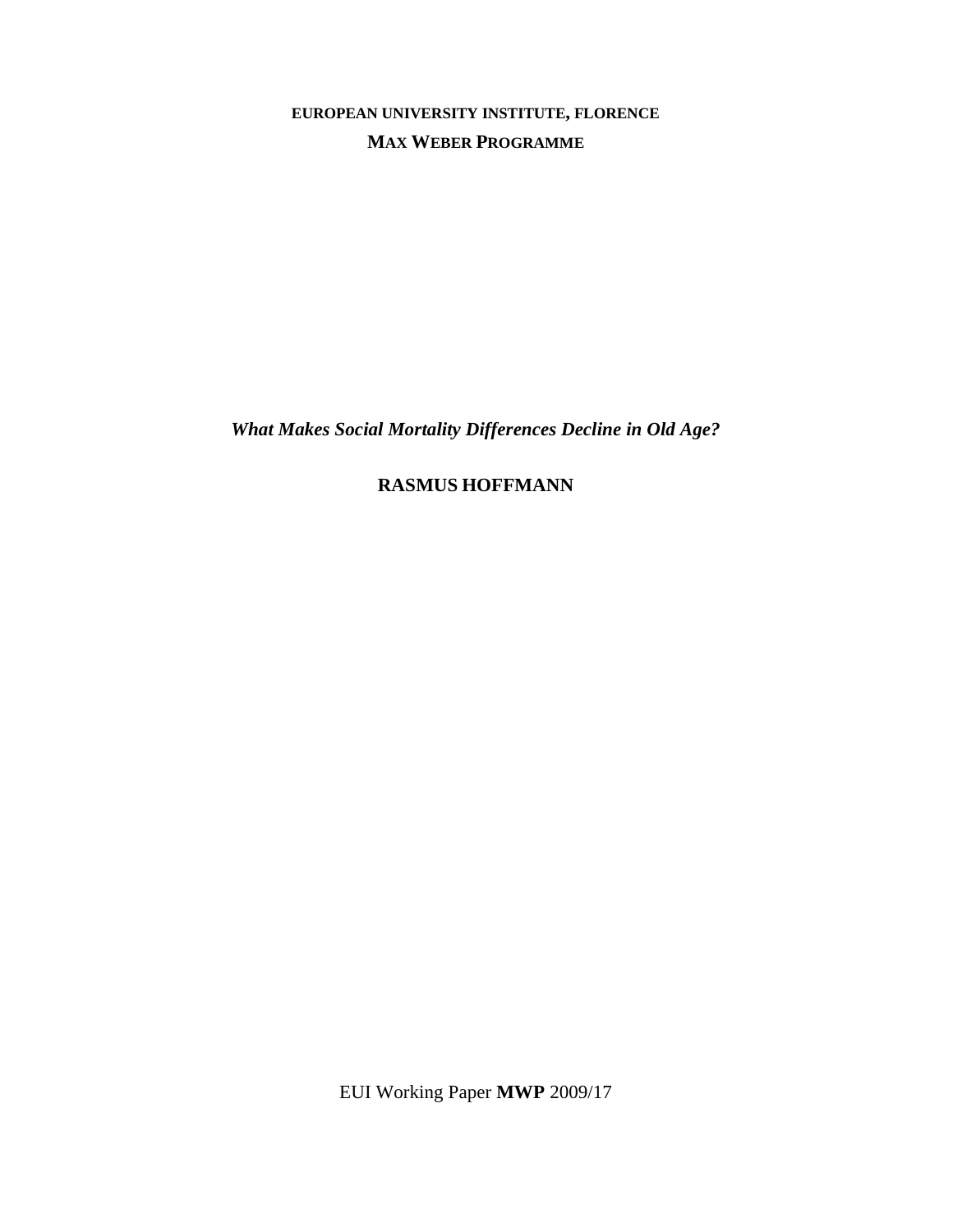This text may be downloaded for personal research purposes only. Any additional reproduction for other purposes, whether in hard copy or electronically, requires the consent of the author(s), editor(s). If cited or quoted, reference should be made to the full name of the author(s), editor(s), the title, the working paper or other series, the year, and the publisher.

The author(s)/editor(s) should inform the Max Weber Programme of the EUI if the paper is to be published elsewhere, and should also assume responsibility for any consequent obligation(s).

ISSN 1830-7728

© 2009 Rasmus Hoffmann

Printed in Italy European University Institute Badia Fiesolana I – 50014 San Domenico di Fiesole (FI) Italy www.eui.eu cadmus.eui.eu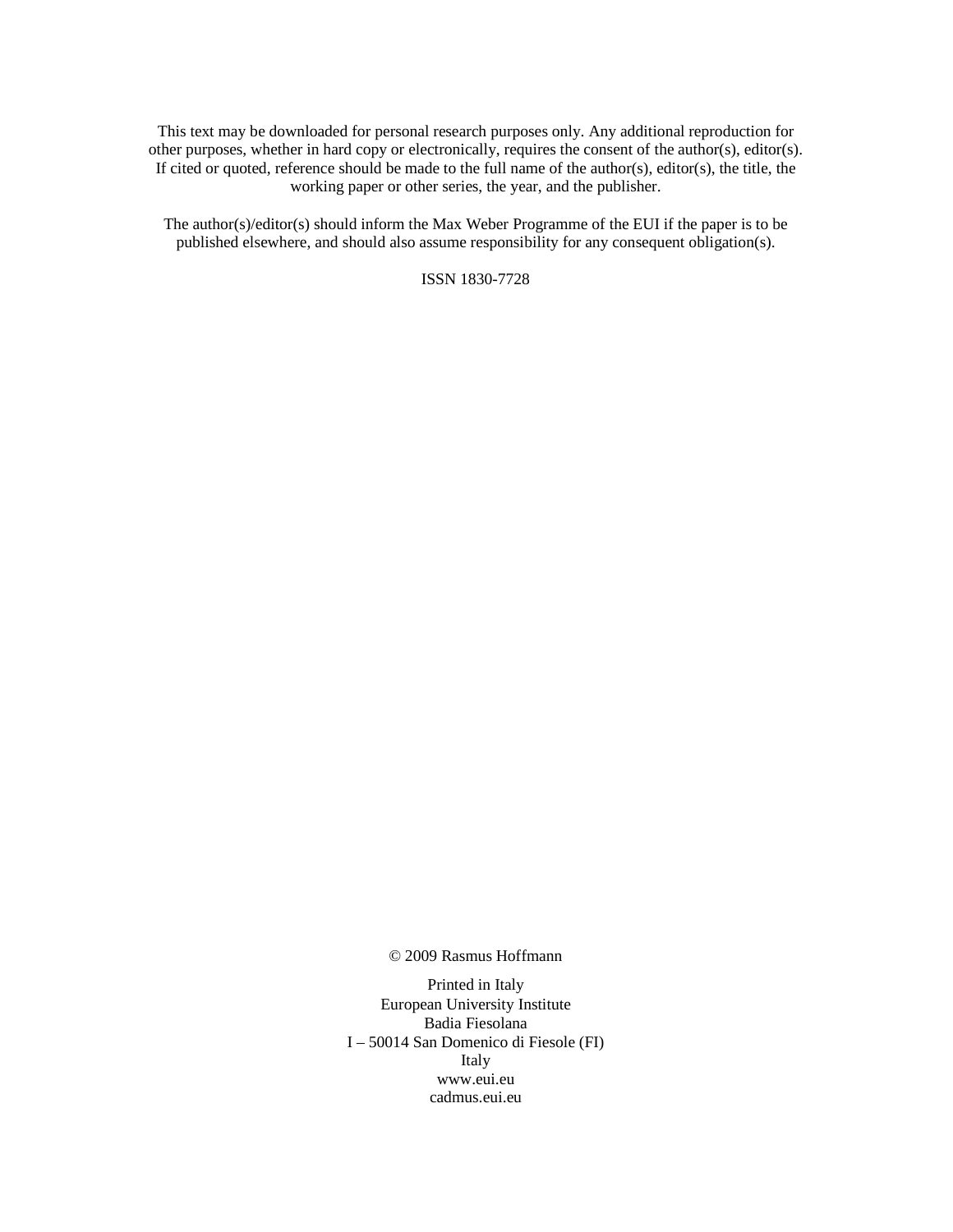# **Abstract**

In many empirical studies mortality differences between socioeconomic groups (SES) decrease in the higher age groups. However, the mechanism behind this convergence is unknown. This study presents empirical evidence and possible explanations. Danish register data of all men in Denmark above age 58 between 1980 and 2002 (n=938.427) and event history analysis is used to study mortality differences between income groups, controlled for eight other variables. Interaction models with age or health status are used to describe the change of SES mortality differences with age. Mortality differences in Denmark are very large. The upper 75 percent of the income distribution have very similar mortality levels, but have approximately only 35 percent of the mortality risk of the poorest 10 percent. Mortality differentials are stable across age groups (controlled for health) but they converge completely when health is deteriorating. This study shows that instead of "age as leveler" it is "illness as leveler". The finding that SES only has a very small impact on the transition from poor health to death shows that SES mortality differences do not exist because ill people with low SES have poor access to intensive or expensive medical care. It rather suggests that SES differences in mortality originate in the period of prevention and early treatment. This is also the period where policy measures against health inequality are most promising.

### **Keywords**

mortality, health, old age, income, socioeconomic status, SES, age as leveler, Denmark, register data, longitudinal analysis, event history analysis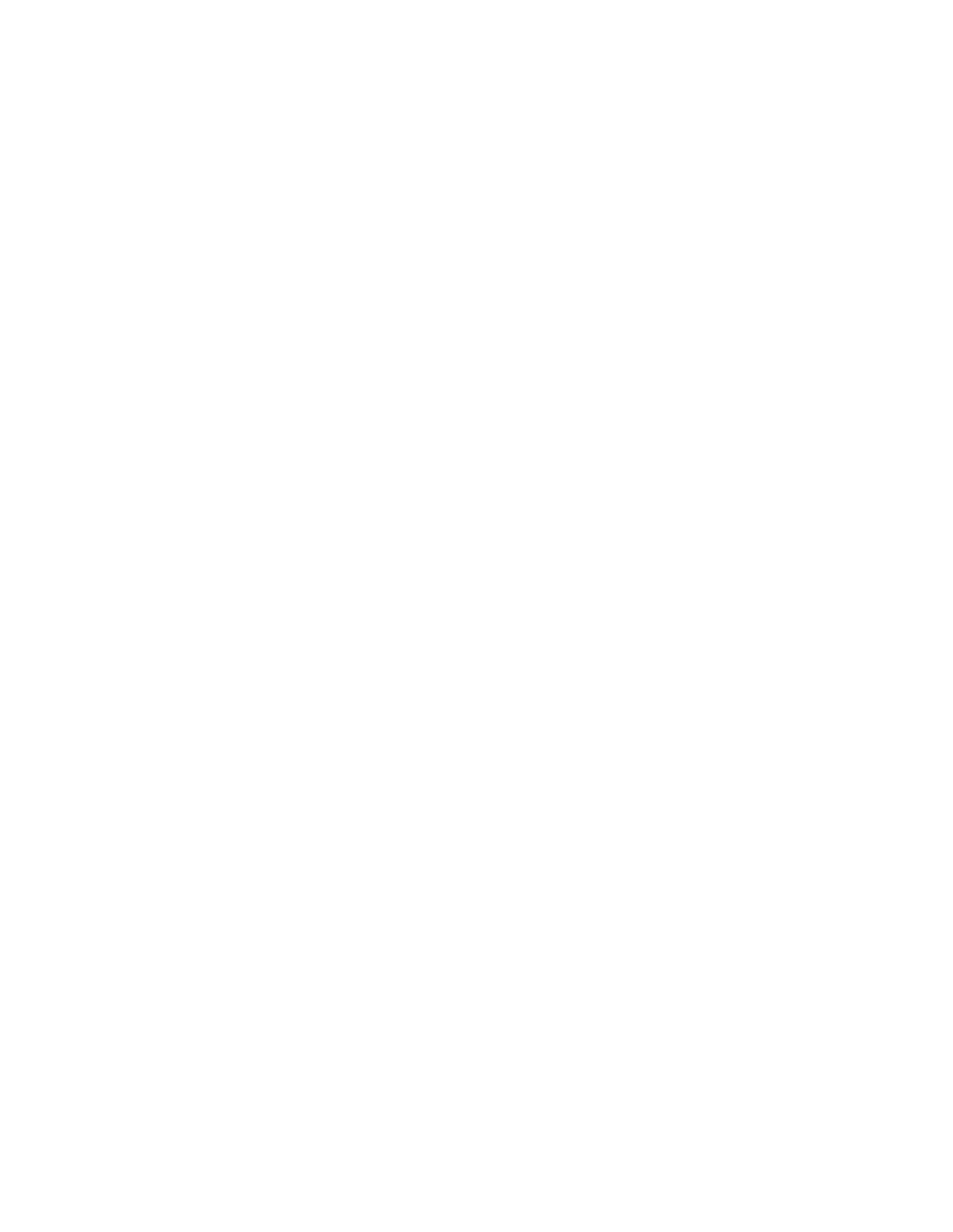# **I. Introduction**

Differences in health and mortality between socioeconomic groups exist in all age groups but most studies find that relative differences decline in old age (Andersen and Laursen 1998; Martelin et al. 1998; Elo and Preston 1996). Increasing mortality differences in old age or increasing or stable health differences have only been found by Otterblad Olausson (1991), Huisman et al. (2004), Lynch (2003:24), Huisman et al. (2003:871) and Fox et al. (1985). The question if and why SES mortality differences decline in old age refers to a number of open-ended theoretical and methodological questions that cannot be addressed all in detail here, e.g. how does social inequality change in higher ages (Kohli 1990) and how is this related to health differences? This study will analyze social mortality differences over age empirically and then theoretically in greater detail. The list of arguments for and against convergence of SES mortality is presented in the following:

1. Physical decline works as a leveler of social differences because biological processes assume dominance over social determinants and eventually everybody must die, regardless of social class (Liang et al. 2002:295).

2. The welfare state reduces socioeconomic differences in old age through benefits and social policy that go in a major part to the elderly (Bassuk et al. 2002:522; Knesebeck et al. 2003).

3. The impact of past stratifying and health relevant experiences, e.g. working conditions, fades out at old age because in older ages most people disengage from the main stratifying systems (House et al. 1994:228).

4. Declining differences are observed only on the aggregate level because the surviving population is more homogeneous due to unobserved heterogeneity and selective mortality (Vaupel 2001). The methodological implications of this explanation are too complex to be addressed here (for a detailed theoretical and empirical analysis see Hoffmann 2008). However it is one possible explanation for why a convergence is observed while in fact the impact of SES on individual mortality could be stable or increasing, analogous to the explanation of the racial mortality crossover in old age (Nam 1995).

The list of arguments from above will be continued with arguments supporting a mortality divergence.

5. Vulnerability increases in old age and makes differential exposures more harmful (House et al. 1994:221; Stronks 1997:80ff).

6. Past experiences, e.g. education, accumulate and may interact with other factors, e.g. economic and social capital. The health outcome of this accumulation is incorporated into the "health stock". Dannefer elaborated this principle and described a social theory of cumulative advantage, also called the "Matthew effect" (Dannefer 1987, 2003; Beckett et al. 2002:194; Lynch 2003).

7. The impact of past unhealthy experiences, e.g. unhealthy working conditions or smoking, is postponed to older ages therefore implying a time lag between an experienced disadvantage and its effect on health (House et al. 1994; Lauderdale 2001).

The age pattern of SES mortality differences that can be observed empirically might be a net effect of several of the above mechanisms at work simultaneously. In the following, I will first show the pattern of SES mortality differentials over age for Denmark. Second, interaction models will further analyze whether it is increasing age ("age as leveler") or declining health ("illness as leveler") that drives the convergence. In the discussion some of the arguments listed above will be evaluated in light of the new findings and new interpretations and policy implications will be suggested.

# **II. Methods**

# **Data sources**

The data come from the Danish Demographic Database that combines different national registers from 1980 onwards. Danish registers can be linked by an individual person identification number, they cover the entire population and provide annual information (Petersen 2000). The dataset used here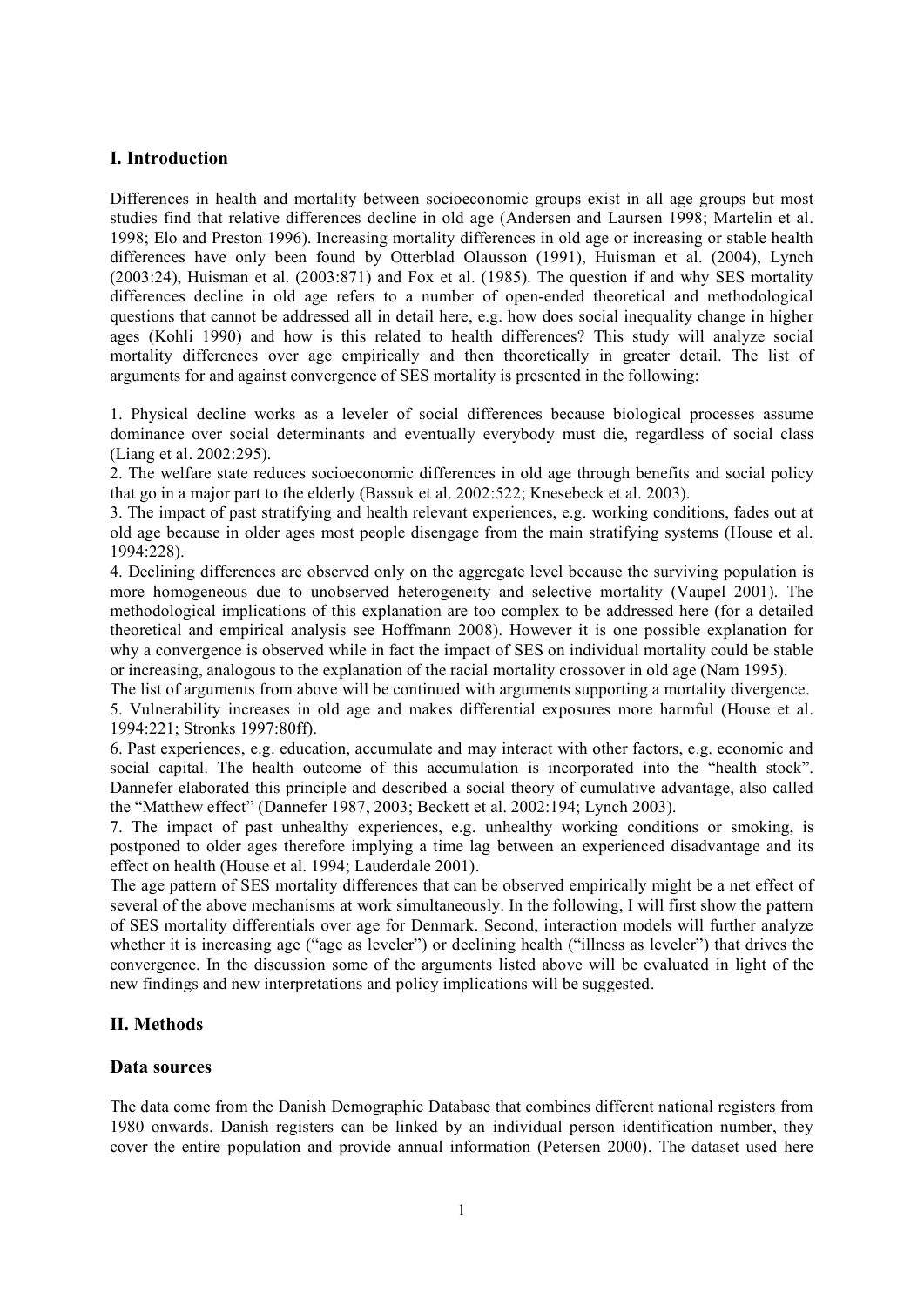includes 1.090.897 women and 938.427 men aged 59 years or older, who are observed from 1980 to 2002. Due to space limitations the results will only be on Danish men, but for women the results are similar.

The variables are the following: *Income* is the individual gross annual income measured in 6 percentiles groups. The limits of these groups are defined by concrete amounts of income in Danish Krones, calculated from the income distribution of each of the 23 years of observation. Because the income distribution changes much with age, I also used age adjusted income percentiles, but this had no effect on the results (results not shown). *Education* is measured in years of schooling and *Wealth* is measured in quartiles. *Occupational status* is measured in six categories based on manual vs. nonmanual, skilled vs. unskilled, and self-employed. *Children* is an indicator for children living in the household. *Source of main income* gives information about the labor force status and *Marital status* is measured in the standard four categories. *Type of dwelling* and *Square meters per person* in the dwelling are additional control variables. The only available quantifiable health measure in the Danish registers is *Days in hospital. Age* is controlled for by using a Gompertz-shaped baseline risk function.

The models with an interaction with age use a piecewise constant baseline function instead. Income will be used as an indicator for SES. This decision is based on previous results from this data (Hoffmann 2008) that show, first, that by far the largest mortality differences exist between income groups and, second, that income is the only variable that is robust against the inclusion of other dimensions of SES in the model (results not shown).

# **Data analysis**

Event-history-analysis is applied with a model for the force of mortality as the outcome variable. The force of mortality is a hazard rate and can be understood as an instantaneous death rate at age x (Horiuchi and Wilmoth 1998:394). The models computed with Stata SE 10.1 identify rate ratios for the multiplicative impact of categorical variables on the baseline risk of dying. They include interaction effects between income and age or between income and health. The baseline for age covers the age range from 59 to the highest age, whereas the observation period is only 23 years (1980-2002) for Denmark. Thus, the cohorts are partly synthetic and cases coming under observation above age 59 are left-truncated. Stata can take this into account by distinguishing between "time under risk" (starting at age 59) and "time under observation" (starting at the individual age of entry) (Gutierrez 2002:42). In the result section, only the interaction effects will be shown but not the coefficients for all control variables. A bias due to period or cohort effects could not be detected.

# **III. Results**

Figure 1 shows mortality differences between income groups for Danish men in interaction with age, all other variables controlled, except for health. First of all, we see very large mortality differentials: the upper 75 percent of the income distribution have a very homogenous mortality level that ranges between 40 and 80 percent lower than the poorest 10 percent (reference group). The second poorest group is in the middle. Only the poorest 25 percent of Danish elderly men have a mortality disadvantage but this disadvantage is an enormous gap in relation to the other groups. For the question of this study it is more important that these differences are clearly narrowing with increasing age.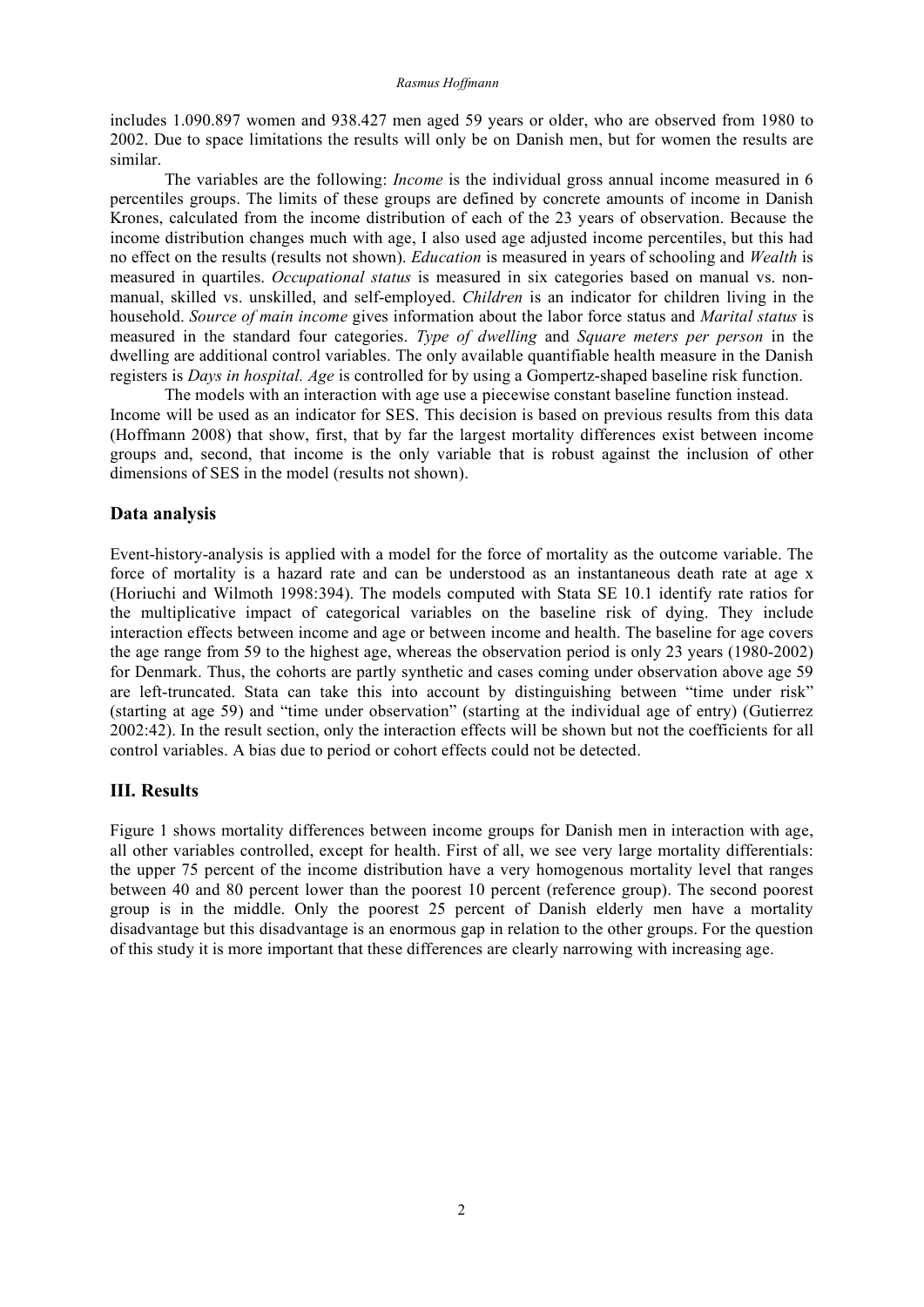

**Figure 1: Mortality with interaction between income and age, lowest income decile = 1**

While the time axis in Figure 1 (age) expresses both increasing age and worsening health, the model for Figure 2 additionally includes the variables for days in hospital and by that controls the health status and health deterioration. The result is that the convergence disappears and mortality differences between income groups are stable across age groups. This means that increasing age alone, with the health status being controlled, is not converging SES mortality differences in old age.

**Figure 2: Mortality with interaction between income and age, lowest income decile = 1, controlled for health**

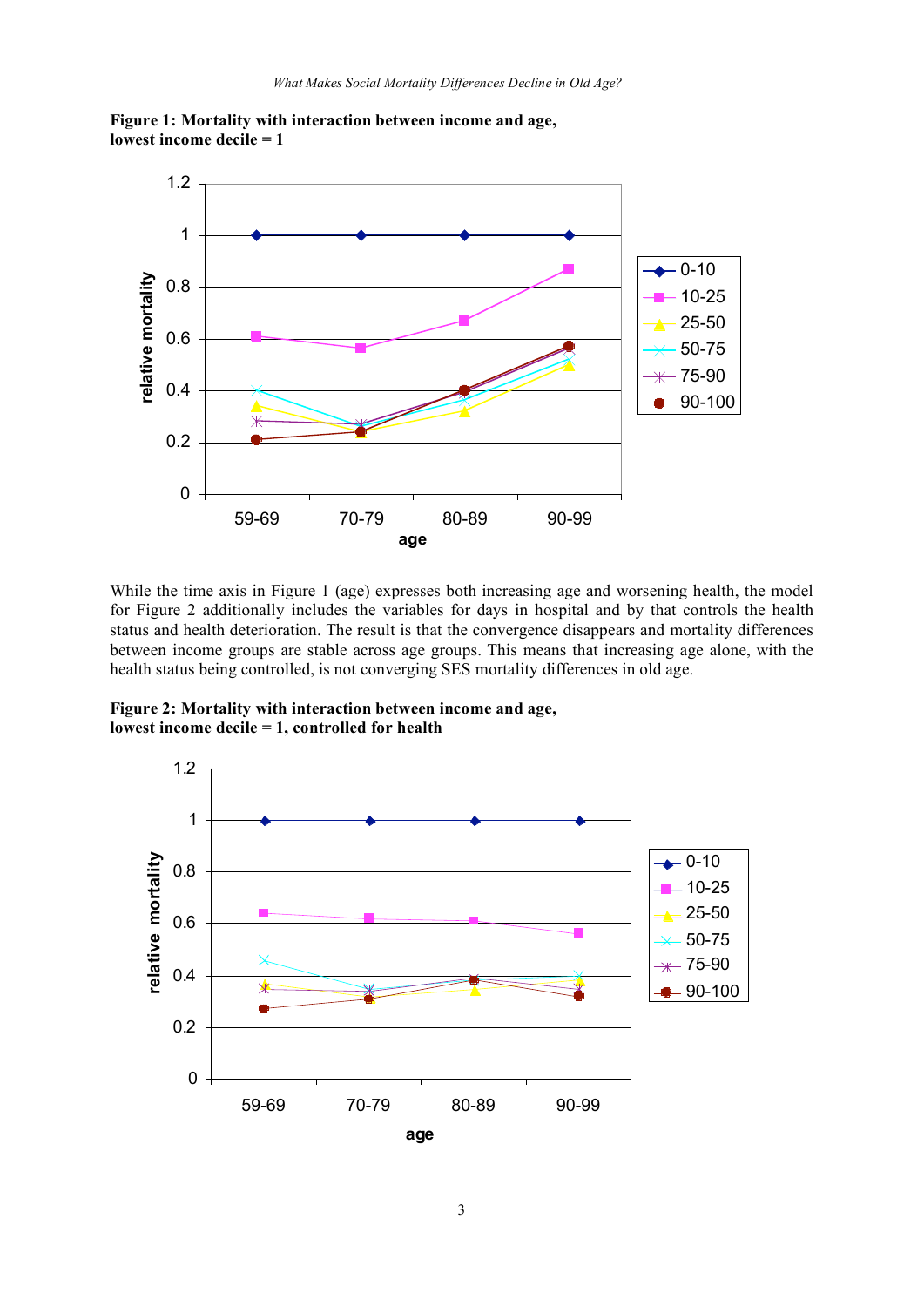Figure 3 shows the complementary model, an interaction between income and health, that displays what happens when health declines: SES mortality differences converge with worsening health. The more a person is ill, the less impact the social status has on mortality. After separating the two dimensions of aging, increasing age and worsening health, it turns out that it is illness and not increasing age that is a leveler for SES mortality differences.





### **IV. Discussion**

This study shows, first, that mortality differences between income groups among elderly men in Denmark are very large and, second, that these differences narrow with increasing age. However, the actual factor behind this narrowing is the decline in health, not increasing age as such. In a poor health status income has almost no influence on the transition to death. A similar finding was presented by Klein and Unger (2001): the impact of income on mortality is much higher in a good health status than in poor health. The main implication of my finding is that the notion of "age as leveler" (Dowd and Bengtson 1978) is not specific enough, because it is not age that levels SES mortality differences, but illness. Even if it might be plausible to assume that increasing age is generally related to worsening health, it is worth keeping these two dimensions separate for analytical purposes. Age increases for everyone but health decline is very different for different social groups. Both of these aspects increase mortality but they have different consequences for the impact of social status on mortality. A thoughtful interpretation of this finding cannot be that worsening health generally levels social differences. This is because health decline is not exogenous, but it depends to a large extent on SES. This perspective invites us to regard declining health as a process that is open to social and other influences. But the more health deteriorates, the less it is influenced by SES. My finding do not confirm the plasticity of aging and mortality that has been claimed also for very high age groups by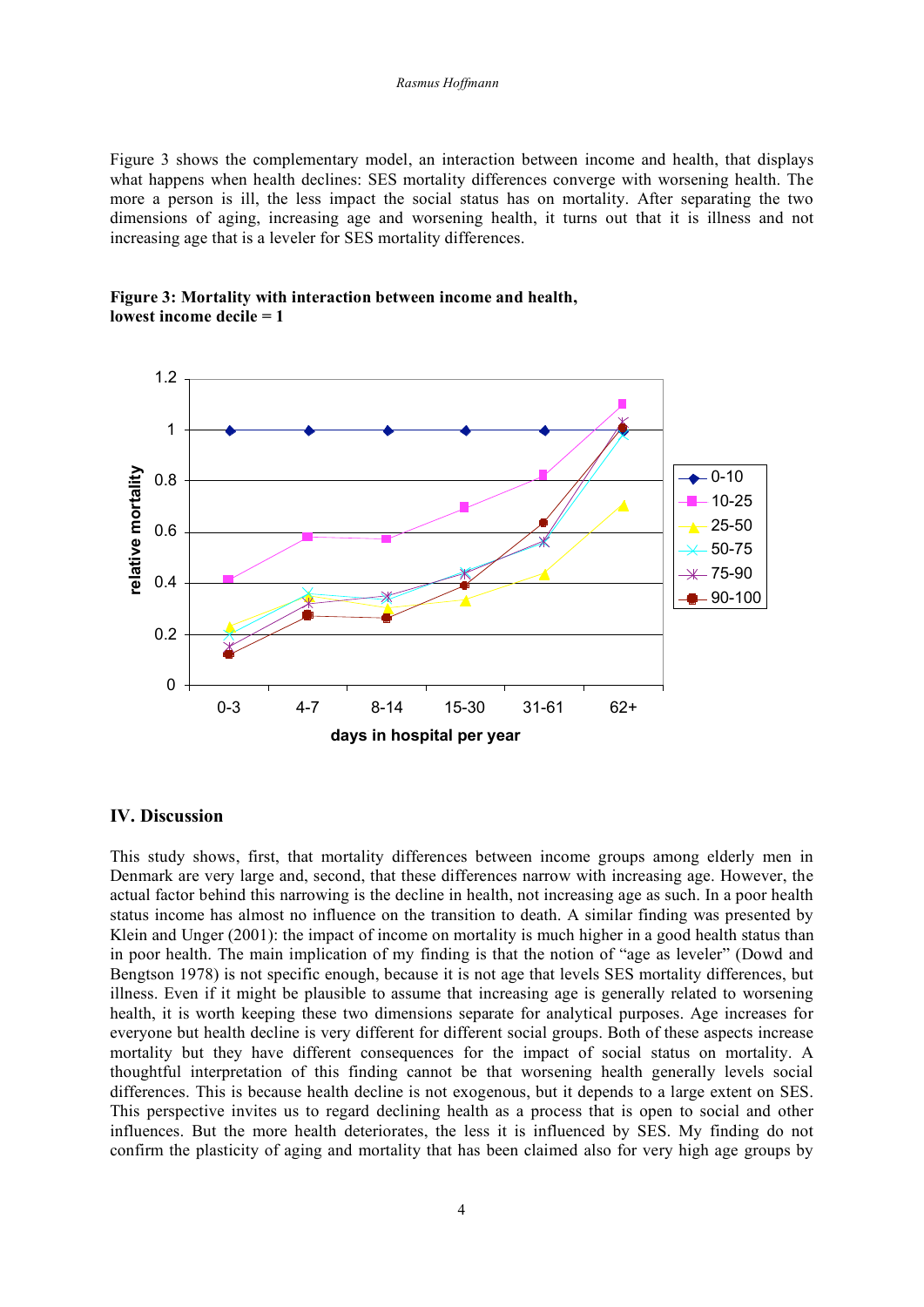Vaupel et al. (2003) who found that after the German reunification even people in the age group  $90+$ in Eastern Germany experienced a mortality improvement due to better nutrition, pensions and health care. However, Vaupel et al. also looked at age groups and not at health groups. It seems to be important to differentiate between high age and poor health when the impact of SES is analyzed.

As a limitation of this study I would like to mention the health indicator used here. Whereas the Danish register data generally belong to the best available datasets for mortality studies, days in hospital is not the best health indicator and other additional variables such as self-rated health or physical functions are desirable but unavailable in the Danish registers. However, tests and comparisons with data from the Health and Retirement Study (HRS) from the USA show that days in hospital are a sufficiently good health indicator. First, it strongly predicts mortality with and without control for SES and, second, the variable days in hospital in the HRS data shows results very similar to self-rated health and objective health measures based on functional limitations (results not shown).

My results allow a tentative evaluation of some of the arguments listed in the introduction. The effect of an equalizing welfare state policy on certain age groups or the temporal distance to unequal health experiences e.g. during work life (arguments 2 and 3 in the introduction) seem to be unrealistic in the light of my findings. But socioeconomic mortality differences do not increase with age either, as suggested by arguments 5 to 7. Instead they are stable across age and in fact poor health is the equalizer for social mortality differences, possibly as a result of a universal shift from social to biological determinants of mortality when health decreases (argument 1). It follows that arguments based on mere age as a leveling factor are not confirmed whereas the idea that once an illness is developed social differences are much less important seems to be correct. Admittedly, it is not possible to simply verify or rule out the listed arguments just by one empirical example. The mechanisms may not be mutually exclusive, for example accumulating social differences (argument 6) and the dominance of bad physical conditions over social conditions (argument 1) can be simultaneous and we observe the net effect of both mechanisms. But the clear difference between controlling and not controlling for health reveals at least the role of worsening health.

Two policy relevant conclusions can be drawn from this study: First, if SES does not have a large impact on ill people's mortality but we do observe large overall SES mortality differences, it means that SES has its effect earlier in the process of health deterioration. Socioeconomic differences in health and mortality originate in the period of prevention and the treatment of light illnesses, thus this is the time when interventions would be most promising. Or, back to the items actually measured in this study, namely income: salutary things that "money can buy" for healthy people in everyday life in order to stay healthy seem to be important. On the other hand, differences in the quality of medical services for serious illnesses and access to expensive treatment and high-tech solutions do not seem to play an important role for health inequality.

A second related interpretation of the results in Figure 3 refers to the role of the individual in the medical system; i.e. the way people behave and the way they are treated in the (Danish) medical system, depending on their health status: in the initial phase they rather have none or only a loose and voluntary contact to the medical services, because they are healthy or only have minor problems. At this stage, SES matters much for the process of health decline and for subsequent mortality because careful prevention and early treatment is not the standard case. The patient might have to ask for help and to pay for it. Only much later in the process of health decline do severely ill people with a high mortality risk finally get the full range of high quality services independent of their social class. This might be, first, because even non-compliant patients finally follow the necessary treatments, or, second, because health insurance only pays and the service providers only earn enough money when the patient is already very ill. This interpretation would imply a serious dysfunction of incentives and a misallocation of resources in the medical system.

In conclusion, this study reveals an important dimension for the impact of SES on health, namely the person's health status. Health deterioration is not only an important continuum for the medical perspective on physiological processes, where more advanced health deterioration seems to imply more independence from external factors. From a sociological perspective it is also a continuum that goes from private (healthy) life, where the individual is sovereign but, depending on social class, preventive resources might not be available, to severe illness and complete submission under an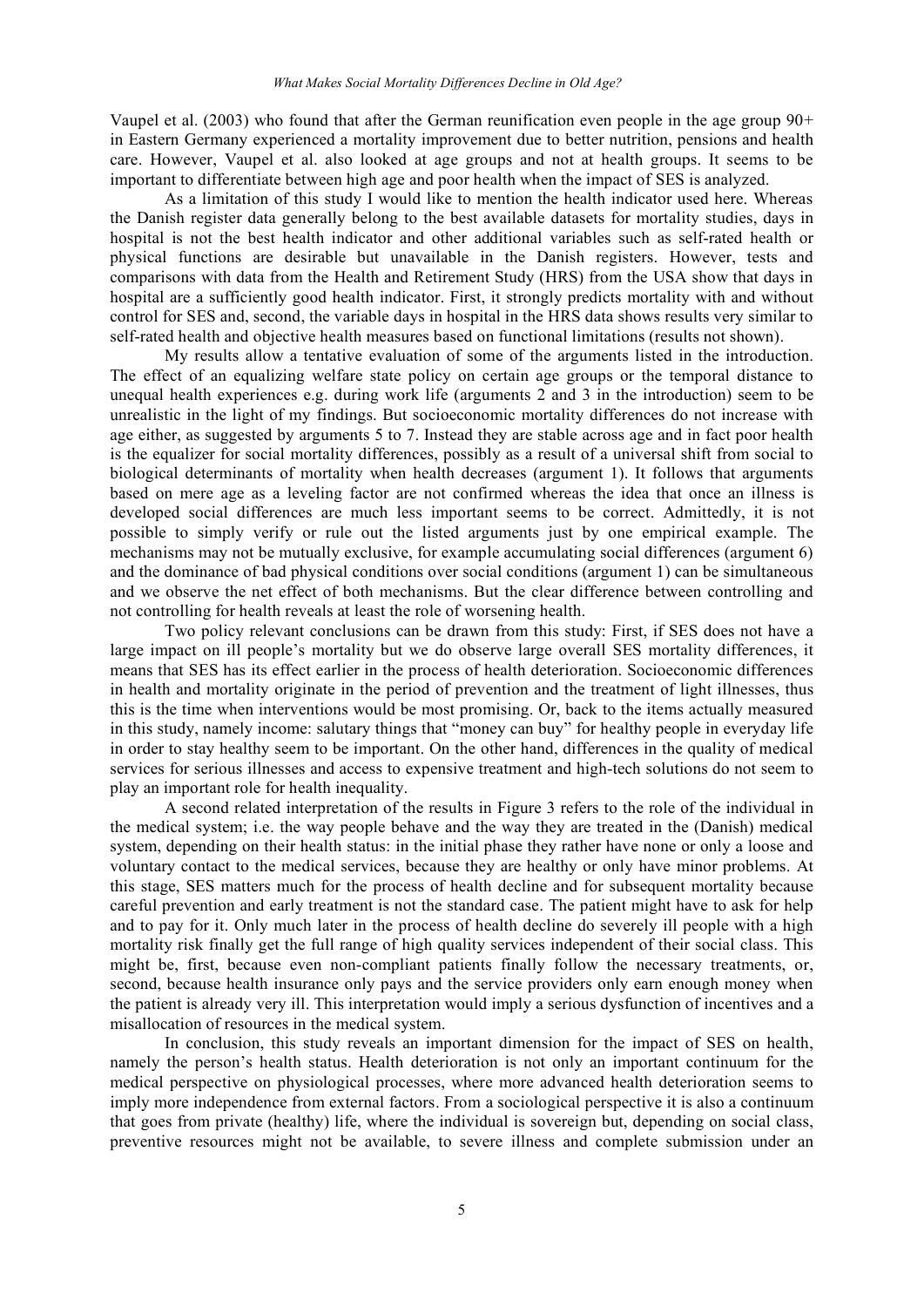#### *Rasmus Hoffmann*

intense variety of medical treatment and services. According to this study the explanation for SES health differences lies in earlier stages of this process. Future research should diversify and test the empirical basis and thereby examine the correctness of these conclusions.

*Rasmus Hoffmann Max Weber Fellow 2008-2009*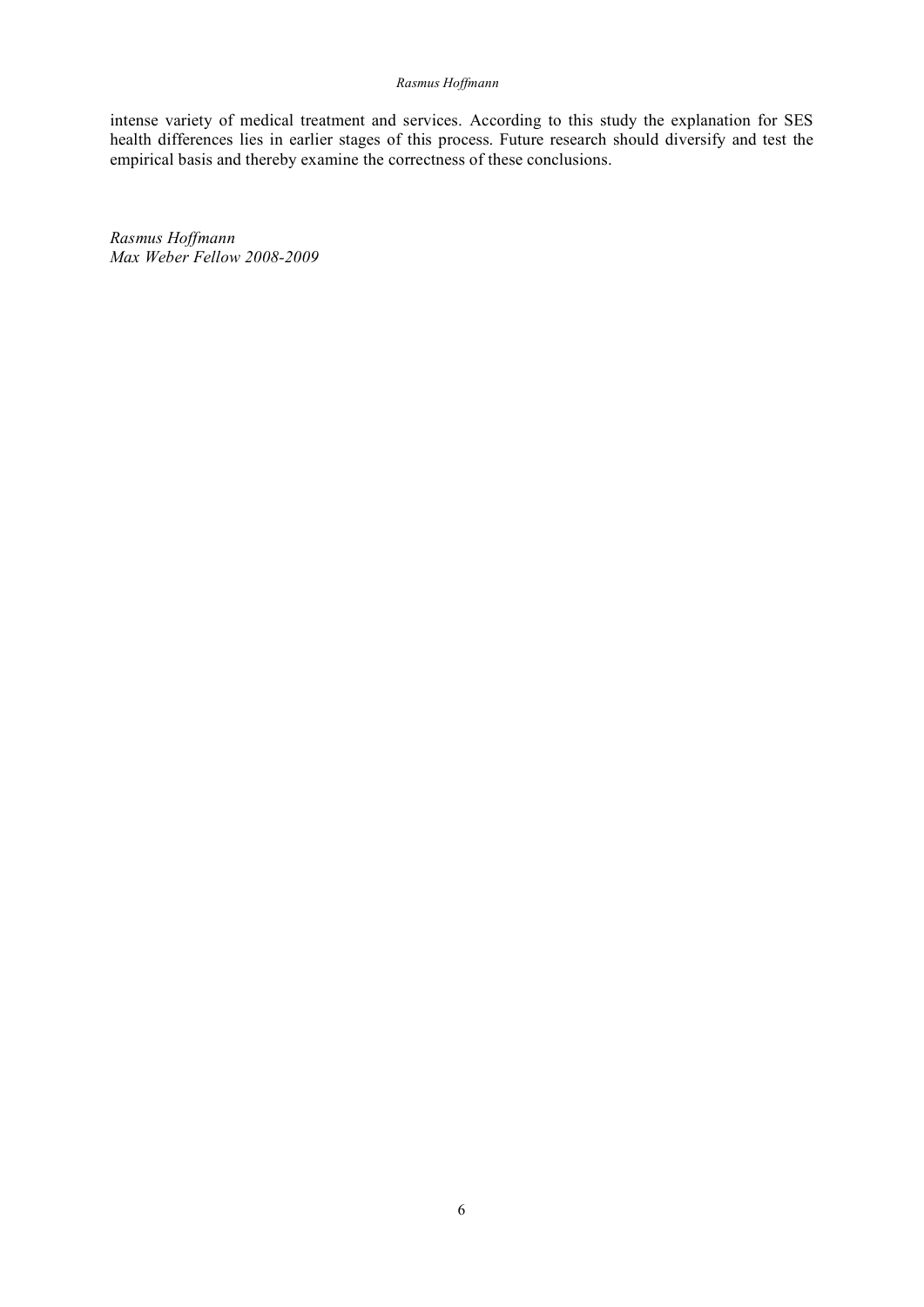### **Bibliography**

- Andersen, Otto, and Lisbeth Laursen. "Health and Factors Causing Disease in a Social Perspective." Danmarks Statistics, 1998.
- Bassuk, Shari S., Lisa F. Berkman, and Benjamin C. Amick. "Socioeconomic Status and Mortality among the Elderly: Findings from Four US Communities." American Journal of Epidemiology 155, no. 6 (2002): 520-33.
- Beckett, Megan, Noreen Goldman, Maxine Weinstein, I-Fen Lin, and Yi-Li Chuang. "Social Environment, Life Challenge, and Health among the Elderly in Taiwan." Social Science and Medicine 55 (2002): 191-209.
- Dannefer, Dale. "Aging as Intracohort Differentiation: Accentuation, the Matthew Effect, and the Life Course." Sociological Forum 2, no. 2 (1987): 211-36.

———. "Cumulative Advantage/Disadvantage and the Life Course: Cross-Fertilizing Age and Social Science Theory." Journal of Gerontology: Social Sciences 58, no. 6 (2003): S327-37.

- Dowd, James J, and Vern L. Bengtson. "Aging in Minority Populations: An Examination of the Double Jeopardy Hypothesis." Journal of Gerontology, no. 33 (1978): 427-36.
- Elo, Irma T., and Samuel H. Preston. "Educational Differences in Mortality: United States, 1979- 1985." Social Science and Medicine 42 (1996): 47-57.
- Fox, John, David Jones, and Kath Moser. "Socio-Demographic Differenctials in Mortality 1971-81." Population Trends 40 (1985): 10-16.
- Gutierrez, Roberto G. "Parametric Frailty and Shared Fraitly Survival Models." Stata Journal 2, no. 1 (2002): 22-44.
- Hoffmann, Rasmus. Socioeconomic Differences in Old Age Mortality. Edited by Kenneth C. Land. Vol. 25, Demographic Methods and Population Analysis. Dordrecht: Springer, 2008.
- Horiuchi, Shiro, and John R. Wilmoth. "Deceleration in the Age Pattern of Mortality at Older Ages." Demography 35, no. 4 (1998): 391-412.
- House, James S., Ronald C. Kessler, and A. Regula Herzog. "The Social Stratification of Aging and Health." Journal of Health and Social Behavior 35 (1994): 213-34.
- Huisman, Martijn, Anton E. Kunst, Otto Andersen, M. Bopp, J-K. Borgan, C. Borrell, G. Costa, P. Deboosere, G. Desplanques, A. Donkin, S. Gadeyne, C. Minder, E. Regidor, T. Spadea, T. Valkonen, and J. P. Mackenbach. "Socioeconomic Inequalities in Mortality among Elderly People in 11 European Populations." Journal of Epidemiology and Community Health 58, no. 6 (2004): 468-75.
- Huisman, Martijn, Anton E. Kunst, and Johan P. Mackenbach. "Socioeconomic Inequalities in Morbidity among the Elderly; a European Overview." Social Science and Medicine 57 (2003): 861-73.
- Klein, Thomas, and Rainer Unger. "Einkommen, Gesundheit Und Mortalität in Deutschland, Grossbritannien Und Den USA." Kölner Zeitschrift für Soziologie und Sozialpsychologie 53, no. 1 (2001): 96-110.
- Knesebeck, Olaf von dem, Günther Lüschen, William C. Cockerham, and Johannes Siegrist. "Socioeconomic Status and Health among the Aged in the United States and Germany: A Comparative Cross-Sectional Study." Social Science and Medicine 57 (2003): 1643-52.
- Lauderdale, Diane S. "Education and Survival: Birth Cohort, Period, and Age Effects." Demography 38, no. 4 (2001): 551-61.
- Kohli, Martin "Das Alter als Herausforderung für die Theorie sozialer Ungleichheit" in: Lebenslagen, Lebensläufe, Lebensstile. Peter A. Berger and Stefan Hradil. Göttingen, Schwartz, (1990): 387- 408.
- Liang, Jersey, Joan Bennet, Neal Krause, Erika Kobayashi, Hyekyung Kim, J. Winchester Brown, Hiroko Akiyama, Hidehiro Sugisawa, and Arvind Jain. "Old Age Mortality in Japan: Does the Socioeconomic Gradient Interact with Gender and Age?" Journal of Gerontology: Social Sciences 57b, no. 5 (2002): 294-307.